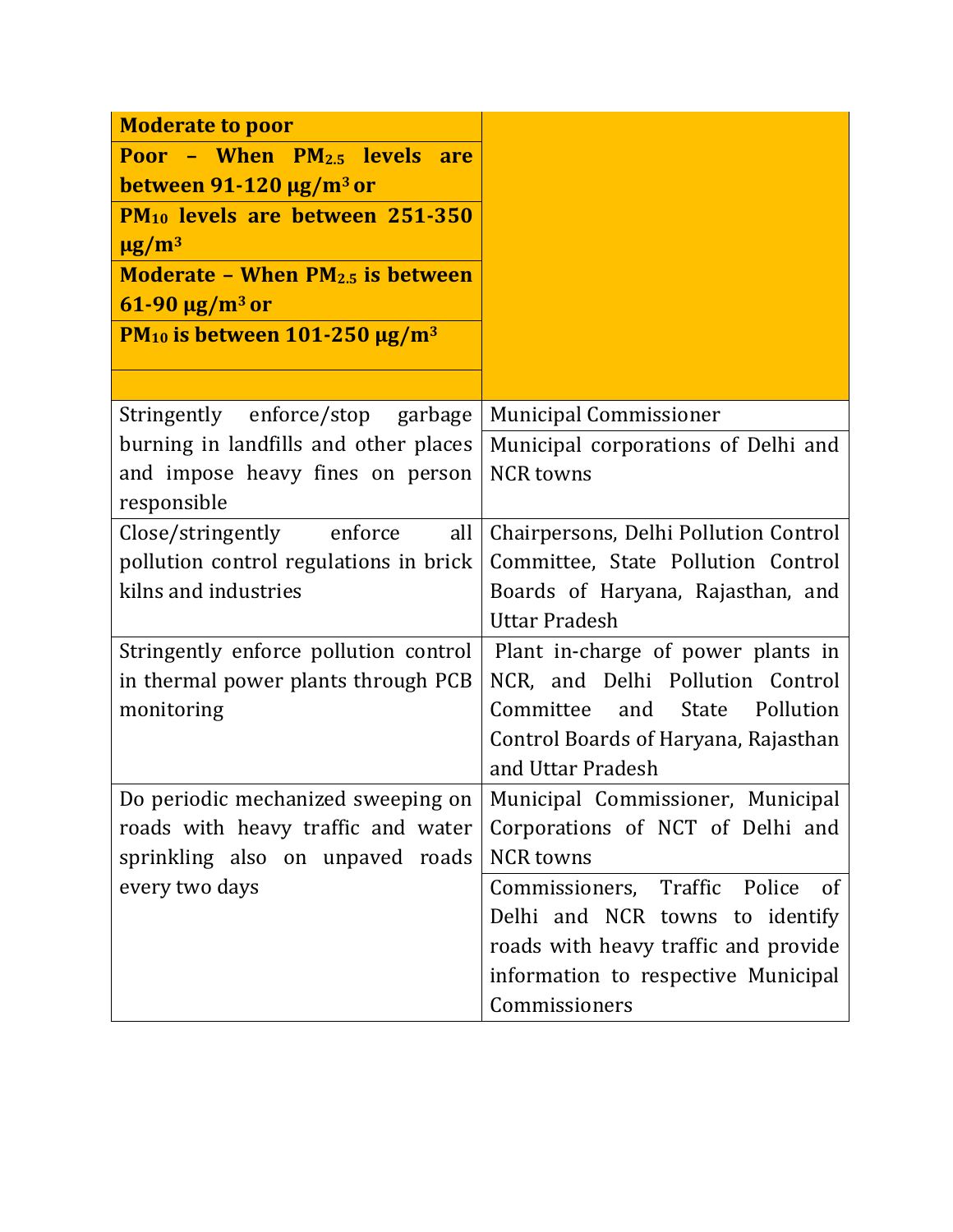|                                                               | Chief Engineers of officers in charge<br>of CPWD, PWD of Delhi and NCR<br>towns to identify unpaved roads with<br>heavy traffic and provide information<br>respective<br>Municipal<br>to<br>Commissioners |
|---------------------------------------------------------------|-----------------------------------------------------------------------------------------------------------------------------------------------------------------------------------------------------------|
| Strict vigilance and no tolerance for                         | Commissioner or Officer in Charge,                                                                                                                                                                        |
| visible emissions - stop plying of                            | Transport Department and Traffic                                                                                                                                                                          |
| visibly polluting vehicles<br>by<br>impounding or heavy fine. | Police of NCT Delhi and NCR towns                                                                                                                                                                         |
| Strict vigilance and enforcement of<br><b>PUC</b> norms       |                                                                                                                                                                                                           |
| Stringently enforce rules for dust                            | Commissioner or Officers in charge of                                                                                                                                                                     |
| control in construction activities and                        | Police Departments of Delhi and NCR                                                                                                                                                                       |
| close non-compliant sites                                     | towns                                                                                                                                                                                                     |
| Deploy traffic police for smooth                              | <b>Commissioners Traffic Police of Delhi</b>                                                                                                                                                              |
| traffic flow at identified vulnerable<br>areas                | and NCR Towns                                                                                                                                                                                             |
| Strictly enforce Supreme Court order                          | Municipal Corporations of NCT of                                                                                                                                                                          |
| on diversion of non-destined truck                            | Delhi and NCR towns                                                                                                                                                                                       |
| traffic<br>and ensure<br>only trucks                          | Traffic Police of NCT of Delhi and                                                                                                                                                                        |
| registered after 2005 are allowed<br>entry into Delhi         | <b>NCR</b> towns                                                                                                                                                                                          |
| Strictly enforce Supreme Court ban                            | <b>Chief Controller of Explosives</b>                                                                                                                                                                     |
| on firecrackers                                               | Petroleum<br>and<br>Explosive<br>Safety                                                                                                                                                                   |
|                                                               | Organizations (PESO)                                                                                                                                                                                      |
|                                                               | Commissioner of Officer in charge of                                                                                                                                                                      |
|                                                               | licensing in the police departments of                                                                                                                                                                    |
|                                                               | Delhi and NCR                                                                                                                                                                                             |
| Ensure fly ash ponds* are watered                             | Plant in charge of Power Plants in                                                                                                                                                                        |
| every alternate day during summer                             | Delhi and NCR towns                                                                                                                                                                                       |
| months (March – May).                                         |                                                                                                                                                                                                           |